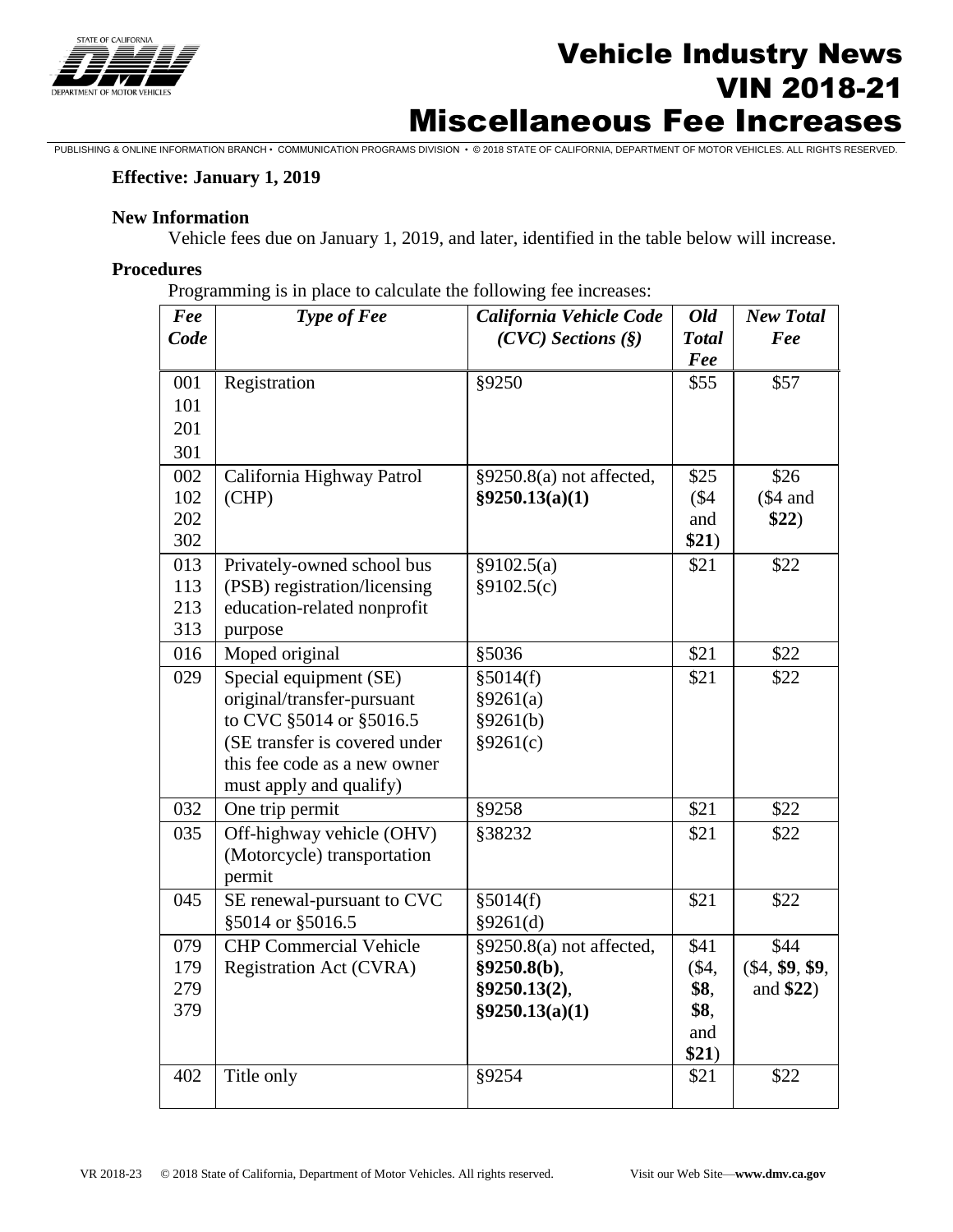# VIN 2018–21

## Page 2 of 3

## **Procedures,** *continued*

| Fee  | Type of Fee                                                    | California Vehicle Code | Old          | <b>New Total</b> |
|------|----------------------------------------------------------------|-------------------------|--------------|------------------|
| Code |                                                                | $(CVC)$ Sections $(\S)$ | <b>Total</b> | Fee              |
|      |                                                                |                         | Fee          |                  |
| 403  | <b>OHV</b> transfer                                            | §38255(a)               | \$21         | \$22             |
|      |                                                                | §38255(b)               |              |                  |
|      |                                                                | §38255(c)               |              |                  |
| 405  | Moped transfer                                                 | §5036                   | \$21         | \$22             |
| 411  | Salvage certificate                                            | §11515                  | \$21         | \$22             |
| 412  | OHV salvage certificate                                        | §11515                  | \$21         | \$22             |
| 421  | Duplicate ownership certificate                                | §9265(a)                | \$21         | \$22             |
| 422  | Duplicate registration                                         | §9265(a)                | \$21         | \$22             |
| 423  | Duplicate license plate                                        | §9265(b)                | \$21         | \$22             |
| 424  | OHV duplicate ownership<br>certificate                         | §38260                  | \$21         | \$22             |
| 425  | OHV duplicate registration                                     | §38260                  | \$21         | \$22             |
| 428  | Moped duplicate identification<br>(ID) card                    | §5036                   | \$21         | \$22             |
| 430  | Prisoner of War (POW)<br>duplicate license plate               | §9265(b)                | \$21         | \$22             |
| 432  | SE duplicate ID                                                | §9265(a)                | \$21         | \$22             |
| 433  | Horseless carriage/historical                                  | §5004                   | \$21         | \$22             |
|      | vehicle/historical motorcycle                                  | §9265                   |              |                  |
|      | duplicate license plate                                        |                         |              |                  |
| 434  | Duplicate salvage certificate-<br>pursuant to CVC §11515       | §9265(a)                | \$21         | \$22             |
| 435  | OHV duplicate salvage<br>certificate-pursuant to<br>CVC §11515 | §9265(a)                | \$21         | \$22             |
| 441  | Substitute license plate                                       | §9265(b)                | \$21         | \$22             |
| 442  | Substitute sticker                                             | §9265(b)                | \$21         | \$22             |
| 443  | OHV substitute plate                                           | §38260                  | \$21         | \$22             |
| 446  | Moped substitute plate                                         | §9265(b)                | \$21         | \$22             |
| 448  | SE substitute plate                                            | §9265(b)                | \$21         | \$22             |
| 456  | Partial year registration (PYR)<br>service                     | §9702                   | \$21         | \$22             |
| 457  | Nonresident original service                                   | §9252(a)                | \$21         | \$22             |
| 458  | Nonresident reregistration                                     | §9252(a)                | \$21         | \$22             |
| 465  | OHV planned nonoperation<br>(PNO) service                      | §38121(b)               | \$21         | \$22             |